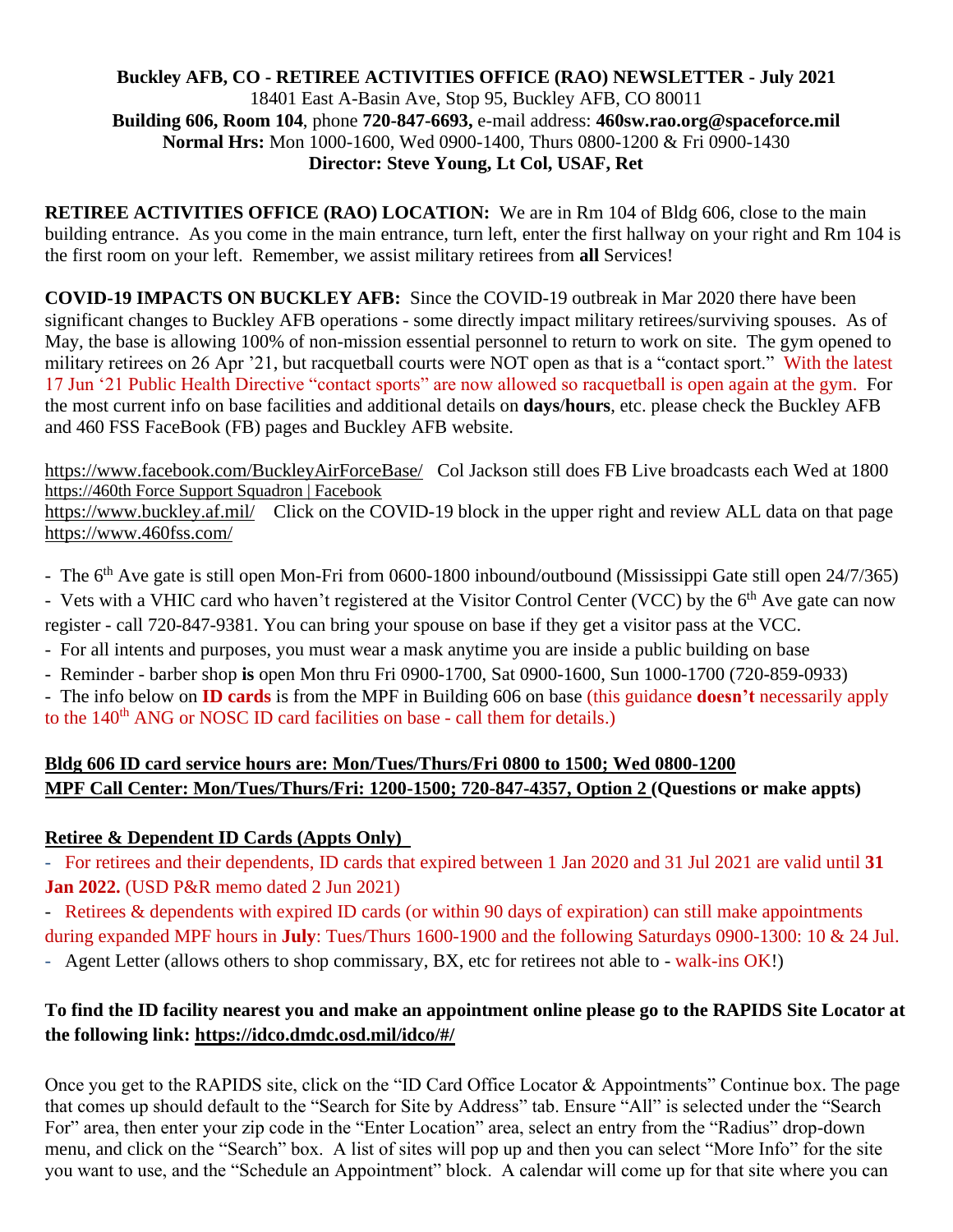scroll through the months on the calendar to see when appointments are available. During the pandemic some locations may not show any appointments available. When you pick a day with appointments you will see a list of the times available for that day below the calendar and you can pick the one you want and click on "Book This Appointment." Just FYI, right now you will typically find more online appointments available on the 140<sup>th</sup> ANG and NOSC sites - both on Buckley AFB - than at the MPF in Bldg 606.

**OBSERVANCES IN JULY:** 4 July - Independence Day; 25 July - National Hire a Veteran Day; 27 July - National Korean War Veterans Armistice Day; 28 July - National Buffalo Soldiers Day; 29 July - Army Chaplain Corps Anniversary.

FOURTH OF JULY IMPACTS ON FACILITY HOURS AND GATES: With the 4<sup>th</sup> of July on a Sunday, Friday, 2 July, is a "Family Day." This means changes to several areas on the base that might impact you. First, the  $6<sup>th</sup>$  Ave gate will be closed 2-5 July. The pharmacy will close at 1200 on Friday, 2 July and be closed on Mon, 5 July. The commissary will be open 0900-1700 on Friday, 2 July, and closed on Monday, 5 July.

**DEFENSE FINANCE & ACCOUNTING SERVICE (DFAS) RETIREE NEWSLETTER FOR JUNE:** The June 2021 issue of the DFAS quarterly Retiree Newsletter is now available online. The newsletter has information about new status notifications, doing a retired pay account checkup, the importance of keeping your beneficiary designations updated, and tips for changing your direct deposit or allotments. To get a downloadable PDF of the newsletter use the following link:<https://www.dfas.mil/retireenews>

**GENESIS PATIENT PORTAL IMPACTS PHARMACY PRESCRIPTION ACTIVATION PROCESS:** For base pharmacy users that don't know already, with the change from the Tricare Online Patient Portal to the Genesis Patient Portal in late April, you lost the capability to "activate" your prescriptions online, which had only been available to you since mid-January. So, once again, the only way to "activate" prescriptions is to visit the pharmacy in person or call the "activation" number on the phone and talk to a technician. Many of you have mentioned the lengthy on-hold times you've experienced using the phone call in procedure, being cut off after waiting for extended periods, etc. I have made Med Group and Pharmacy leadership aware of my concern regarding this step backwards and will be discussing it at the next Patient & Family Partnership Council meeting. The RAO will do what it can to have this capability added to the Genesis Patient Portal.

**BX/PHARMACY/COMMISSARY PARKING LOT REPAIRS - UPDATE:** The four phased project to perform crack repair, seal and restriping on the Exchange, Commissary, and Pharmacy parking lots started in April. While all four phases were scheduled to completed on 18 June, due to rain delays and quality issues they are just now completing Phase I (lot in front of the pharmacy) at the end of June. I haven't been able to obtain an updated schedule for Phases 2-4 at this time. We have posted a map showing the sections of the parking lot to be done during each phase on the RAO website. You can also refer to the Buckley AFB FaceBook page for updates.

**NEW PHARMACY HOURS:** As of 21 June, the pharmacy implemented the following new hours: Mon-Tues 0800-1630; Wed 0800-1130; Thurs-Fri 0800-1630. With the 4<sup>th</sup> of July a holiday weekend, Friday, 2 July, is a "family day" so the Pharmacy will close at 1200 and it will also be closed on Monday, 5 July. As seen here, please remember holidays, family days, etc. can impact these hours so you can always check the Buckley SFB Facebook page for the latest info on hours.

**DD 214 FOREIGN SERVICE CORRECTION PROCESS:** I pulled this article from the Vance AFB RAO newsletter. The article provides information related to military retiree requests for correcting or updating information on the DD Form 214 as it pertains to Foreign Service (Boots on Ground). Air Force retirees must submit requested changes, along with supporting documents, to AFPC/DP3AM. Members may mail or email a copy of the request to:

Via Email To: AFPC.DP3AM.Workflow@us.af.mil or Via Standard Mail To: AFPC/DP3AM 550 C Street West JBSA-Randolph, TX 78150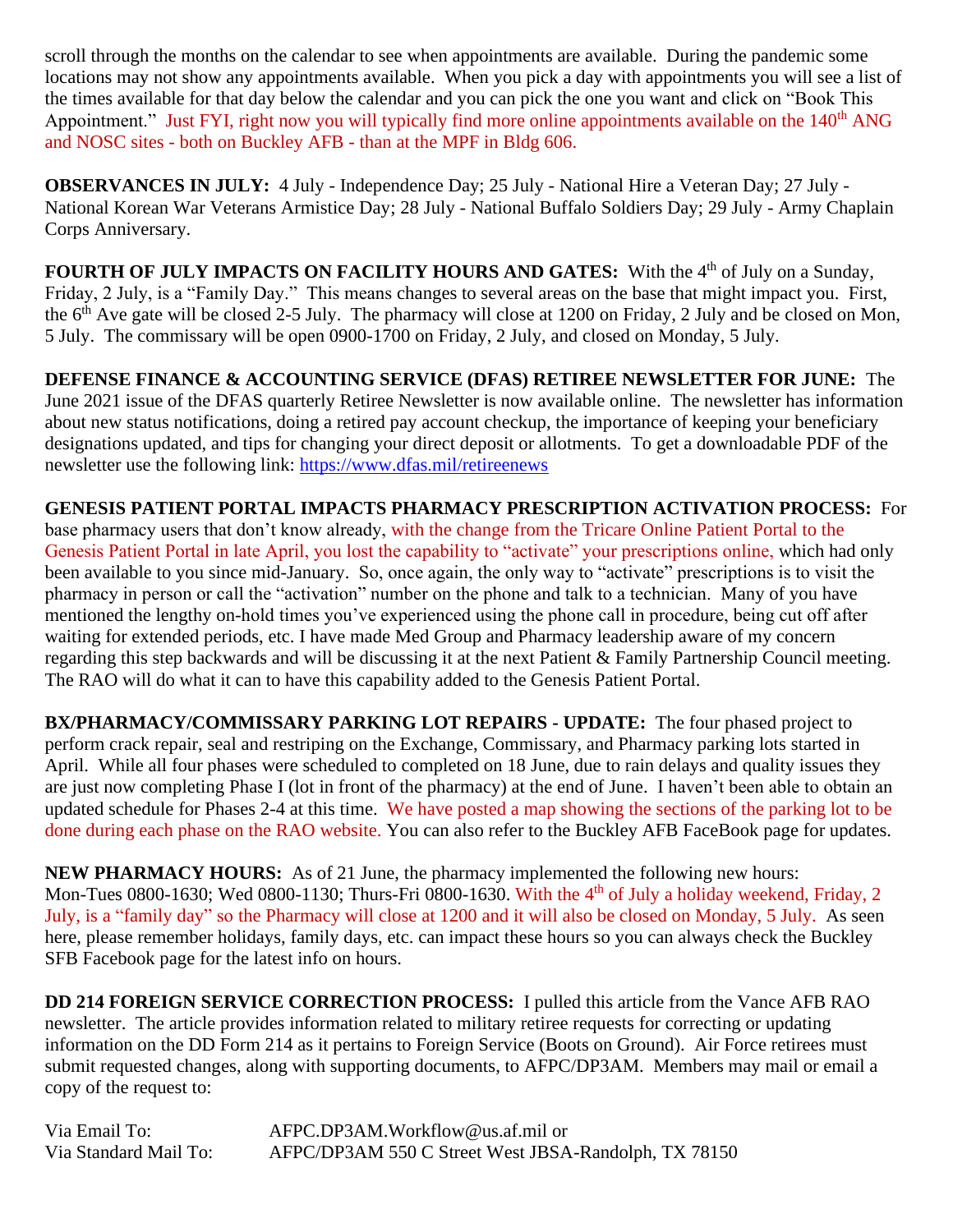Members will be required to obtain any necessary source documents not available to them by requesting their Master Personnel Record (MPR) from the National Personnel Records Center (NPRC) in St. Louis, MO. This is only necessary if the member Retired, Separated, or was Discharged prior to 2004. Once the request with the proper documentation (listed below) is received, the information will be reviewed. If a correction is appropriate the amount of Foreign Service (if necessary) will be corrected on the member's DD Form 214 and the applicant will be provided with the appropriate boots on ground memorandum.

If a correction is deemed to be inappropriate, the member will be notified with an explanation for the decision. If the member disagrees with the decision, he or she may petition the Air Force Board for Correction of Military Records on a DD Form 149, *Application for Correction of Military Record Under the Provisions of Title 10, U.S. Code Section 1552*; the burden of proof/justification for the requested correction falls on the applicant.

#### **Acceptable Source Documents:**

Approved Decorations Performance Reports Certified Travel Voucher Letters of Appreciation with inclusive dates for service claimed Letters of Evaluation (LOEs)

**GYM OPERATIONS FOR RETIREES - UPDATE:** As you know, the gym reopened to retirees on Mon, 26 Apr, but not all parts of the gym were open for use, like the racquetball courts. On 17 June the base published the latest Public Health Directive (PHD 21-5\_pdf (spaceforce.mil) The Facebook post indicated restrictions on "contact sports" are now lifted so racquetball courts should now be open. You can visit the Buckley SFB Facebook page to see the post. If you have specific questions, you can contact the gym at 720-847- 6679. Hours of operation for the Fitness Center are 0530-2100 Monday - Friday.

**CHANGES TO BUCKLEY SFB FACEMASK POLICY:** The 17 June base Public Health Directive (referenced above) has the following regarding facemasks on base:

"b. Wear of Face Coverings: Individuals that are fully vaccinated (two weeks have passed since the last shot in the series) are encouraged, but not required, to wear a facemask on base, with the exceptions of the Child Development Centers, Youth Center and medical facilities. All other individuals must wear masks at all times unless in their private residence."

The commissary and exchange are both following this same policy.

**LEGAL OFFICE OPENS "LIMITED SERVICES" FOR RETIREES & DEPENDENTS:** The first appointments to have wills done for military retirees and their dependents will be on Thursday, 8 July 2021. This is the beginning of the period where legal will once again begin providing **limited** legal assistance services for military retirees and their dependents. W**ills** for retirees and dependents will **only be done on Thursdays of each week from 1300 to 1500 and you must have an appointment**. For notary services and powers of attorney, walkins for retirees are available on Mondays and Wednesdays from 0800-1200. Retirees have the option of conducting their legal assistance appointment by telephone or in person. Legal expects the will appointments to fill up very quickly and they will **not** have a "waitlist." Thus, legal may ask that retirees call back in 2-3 weeks to check for open appointments once they are booked for several weeks. Prior to scheduling an appointment for a will, medical directive or power of attorney, legal will **require a ticket #** or worksheet, as well as your DoD ID Number which is located in the lower right front of the old (DD Fm 2) ID card (10-digit number). You can obtain a ticket # from the AF legal assistance website at [U.S. Air Force Legal Assistance \(AFLASS\)](https://aflegalassistance.law.af.mil/lass/lass.html) when you go to the site to fill out the required information for whatever document it is you want completed. If you call legal to make an appointment, they will **not** give you an appointment unless you have the ticket number issued by the website. For any questions call base legal at 720-847-6444.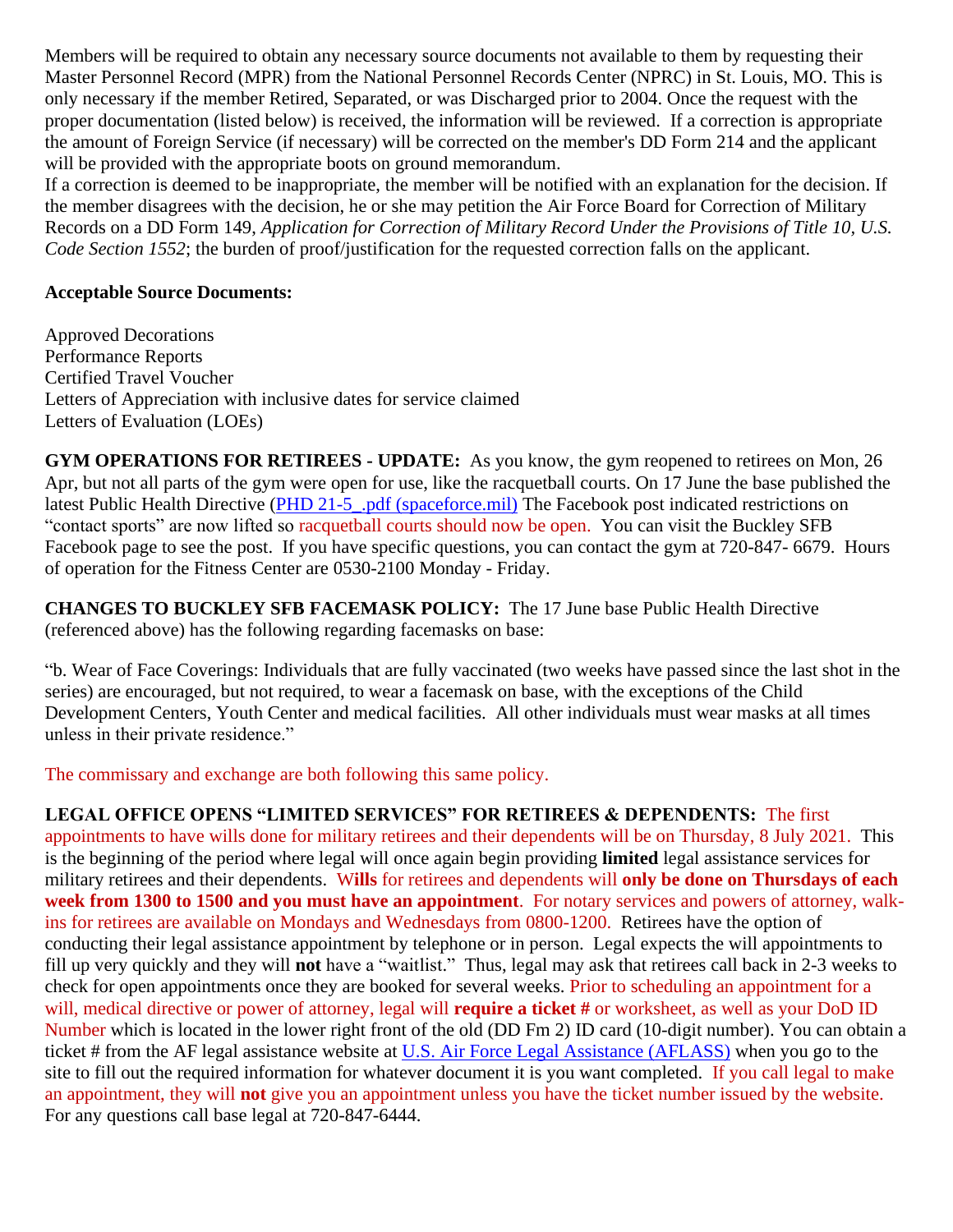**GUARD/RESERVE RETIREES - FEEDBACK ON SETTING UP RETIREMENT PAY:** Have you experienced problems submitting your retirement package? Have you had to wait months without any confirmation or communication that your claim was received? Did you encounter problems because your retirement pay and health care coverage began at different times? During my three years in the Buckley AFB RAO we have heard from many customers who have experienced such issues. Well, the Military Officers Association of America (MOAA) has also heard from National Guard and Reserve retirees that setting up and receiving retirement pay is a confusing process plagued by bureaucracy and delays and they would like to push for solutions to improve the process. They are requesting your help to gather information in support of this effort. So, here is your opportunity to make a difference and hopefully help future Guard & Reserve retirees.

You can tell them about your experiences in this area by emailing MOAA directly at [editor@moaa.org.](mailto:editor@moaa.org?Subject=Reserve%20Retirement) Please include "Reserve Retirement" in the subject line and include your rank, service branch, and when you separated in the message.

**VA NATIONAL CEMETERIES NO LONGER RESTRICTING GATHERING SIZES AT COMMITTAL & MEMORIAL SERVICES:** The U.S. Department of Veterans Affairs' (VA) National Cemetery Administration (NCA) recently announced it would lift all restrictions on gathering sizes at committal and memorial services in VA national cemeteries starting on Wednesday, May 26, 2021. Prior to that, the NCA announced it had adjusted its rules for visitors and staff members in accordance with the CDC's new guidance, Interim Public Health Recommendations for Fully Vaccinated People. Fully vaccinated persons are no longer required to wear masks and physically distance themselves while at a national cemetery.

 Consistent with the new CDC guidance, NCA still requires persons who are not fully vaccinated to practice the safety procedures recommended by the CDC, such as wearing face coverings and maintaining physical distancing, while visiting a cemetery or attending a service.

For more information, please visit the NCA website, https://www.cem.va.gov or contact your local national cemetery

**FORCE SUPPORT SQUADRON (FSS) EVENTS IN JULY:** There is a Freedom 5k run/walk at the Fitness Center track planned for 0730 on 1 July. You can check for details/updates on the 460 FSS Facebook page: [460th](https://www.facebook.com/460FSS/)  [Force Support Squadron | Facebook](https://www.facebook.com/460FSS/) If you care to leave the FSS feedback on any of their facilities/services you can fill out a customer satisfaction survey at  $ICE - 460 FSS$  $ICE - 460 FSS$  $ICE - 460 FSS$ </u>

**BASE EXCHANGE (BX) NEWS:** Food trucks are typically located in the BX parking lot every Tuesday and Thursday and every other Wednesday and Friday. You can find additional info on the BX website [Shop Army &](https://www.shopmyexchange.com/company/storeDetails.jsp?storeId=1078110)  [Air Force Exchange Service \(shopmyexchange.com\)](https://www.shopmyexchange.com/company/storeDetails.jsp?storeId=1078110) and Facebook page [Exchange | Facebook](https://www.facebook.com/BuckleyExchange/)

**EBENEFITS WEBSITE:** The eBenefits Portal is an online resource for tools and benefits-related information for Wounded Warriors, Veterans, Active Duty Servicemembers, their families, and those who care for them. The President's Commission on Care for America's Returning Wounded Warriors established by Executive Order 13426 recommended the creation of a My eBenefits (a.k.a. eBenefits) web portal to provide the wounded, injured and ill service members/Veterans, their families and care providers a single sign-on, central access point to online benefits and related services. (Check on a claim status, get a DD-214, get a VA Home Loan Certificate of Eligibility, etc)

 eBenefits is located at [www.ebenefits.va.gov.](http://www.ebenefits.va.gov/) Before you can access and use eBenefits you must be listed in the Defense Enrollment Eligibility Reporting System (DEERS) and have a DS Logon. Service members can access eBenefits with a DS Logon or Common Access Card (CAC). You can choose from two levels of registration: DS Logon Level 1 (Basic) or DS Logon Level 2 (Premium). If you are a veteran and have no DEERS info you must contact the VA to get your login information. For more information on creating an account see [ebenefits.pdf](https://www.dcms.uscg.mil/Portals/10/CG-1/cg111/docs/TAP/ebenefits.pdf?ver=2017-03-06-144849-590)  [\(uscg.mil\)](https://www.dcms.uscg.mil/Portals/10/CG-1/cg111/docs/TAP/ebenefits.pdf?ver=2017-03-06-144849-590)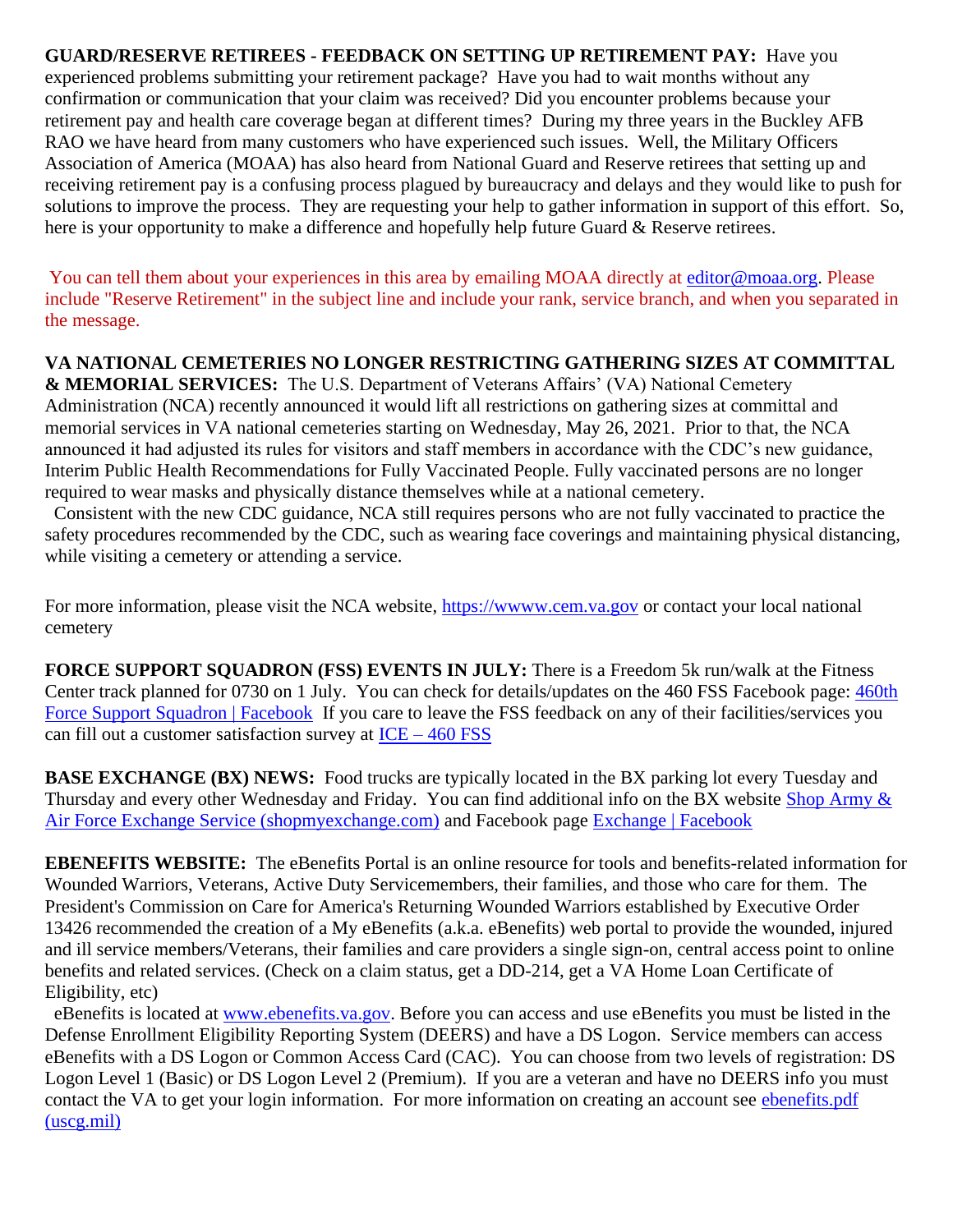**"INDEF" ID CARDS FOR DEPENDENTS TURNING 65 - GLITCH:** For many years spouses of military retirees got a new ID card when they turned 65 (due to Medicare eligibility) and then had to renew the ID every 4 years until they turned 75. On 21 Sep 20 the Undersecretary of Defense for Personnel and Readiness signed a memo changing this policy so spouses getting a new ID card at age 65 (or renewing one prior to age 75) are authorized an ID card with the expiration date listed as "INDEF", the same as is done for the military retiree. Unfortunately, when we checked with the MPF on 28 June, the DEERS software has still not been updated to reflect this policy so ID cards for these specific dependents are **still** being issued **with an expiration date**. We have been unable to get an answer from DEERS, DMDC, etc. on **when** the software update will be implemented to allow these ID cards to be issued IAW the new policy.

### **EXTENDED ID CARD HOURS FOR RETIREES/DEPENDENTS WITH EXPIRED ID CARDS:** The

Buckley AFB Military Personnel Flight (MPF) in Bldg 606 has enacted extended service hours for retirees/dependents with ID cards that expired sometime on/after 1 Jan 2020, or are within 90 days of expiration. Currently they are open every Tuesday and Thursday from 1600-1900 and the following Saturdays 0900-1300: 10 and 24 Jul. You should call 720-847-4357, Option 2 on Mon/Tues/Thurs/Fri from 1200-1500 to make an appointment for these times.

**PHARMACY - PATIENT ADVOCATE E-MAIL ADDRESS:** As you know, pharmacy patient advocates are available to hear your comments and concerns related to pharmacy operations. There are forms available in the pharmacy for you to submit comments to them, but with the pandemic you don't have access to those. The pharmacy has established an e-mail inbox for the patient advocates so you can now e-mail them directly at the pharmacy patient advocate org box: [usaf.buckley.460sw-mdg.mbx.pharmacy-patient-advocate@mail.mil](mailto:usaf.buckley.460sw-mdg.mbx.pharmacy-patient-advocate@mail.mil).

**WHERE CAN I GET RID OF UNUSED/UNWANTED MEDICATIONS?** Do you have unused/unwanted medications you are trying to dispose of safely/properly? The Buckley AFB pharmacy does **not** take your unwanted medications, but you can locate a place that will using the following link: [Colorado Household](https://cdphe.colorado.gov/colorado-medication-take-back-program)  [Medication Take-Back Program | Department of Public Health & Environment](https://cdphe.colorado.gov/colorado-medication-take-back-program) You can also try the following links: [Medication Disposal Near Me | CVS Pharmacy](https://www.cvs.com/content/safer-communities-locate) [Safe medication disposal | Walgreens](https://www.walgreens.com/topic/pharmacy/safe-medication-disposal.jsp)

[Drug Drop Box | Littleton CO \(littletongov.org\)](https://www.littletongov.org/city-services/city-departments/police-department/programs-services/drug-drop-box)

# **HOW TO CREATE A MYPAY ACCOUNT WITH DEFENSE FINANCE & ACCOUNTING SERVICE**

**(DFAS):** If you don't have a MyPay account with DFAS I recommend you create one. With your own account you can download your Form1099 for taxes, print a copy of your Retiree Account Statement (RAS), set up beneficiaries for Arrears of Pay, update your mailing and e-mail address, adjust federal and state withholding for taxes, etc. You start by requesting an initial password on the myPay homepage [\(myPay Web Site \(dfas.mil\)\)](https://mypay.dfas.mil/#/) using the "Forgot or Need a Password" link. The password will be mailed to the address you have on file with DFAS and you will receive it in about 10 business days. Once you receive your password in the mail, you return to the myPay homepage and log in with your social security number and the password you received in the mail to create your myPay profile. DFAS has a downloadable step-by-step Get Started Guide to myPay on their website and a how-to video on the DFAS YouTube channel. For additional info on obtaining a MyAccount you can visit: <https://www.dfas.mil/retiredmilitary/manage/mypay/>

**VETERANS ADMINISTRATION (VA) NEW WEB FEATURE & PHONE NUMBER:** The VA has launched a new web feature and new phone number designed to ease frustrations faced by veterans trying to connect with services and resources.

Beneficiaries can now update their contact information via their [VA.gov](https://www.va.gov/change-address/) profile, and the change will synchronize across VA networks. Veterans can enter demographic information - including a phone number, email addresses, home addresses, and disability ratings *one time* and have it change across networks addressing health care, disability compensation, pension benefits, claims/appeals, and the Veteran Readiness and Employment (VR&E)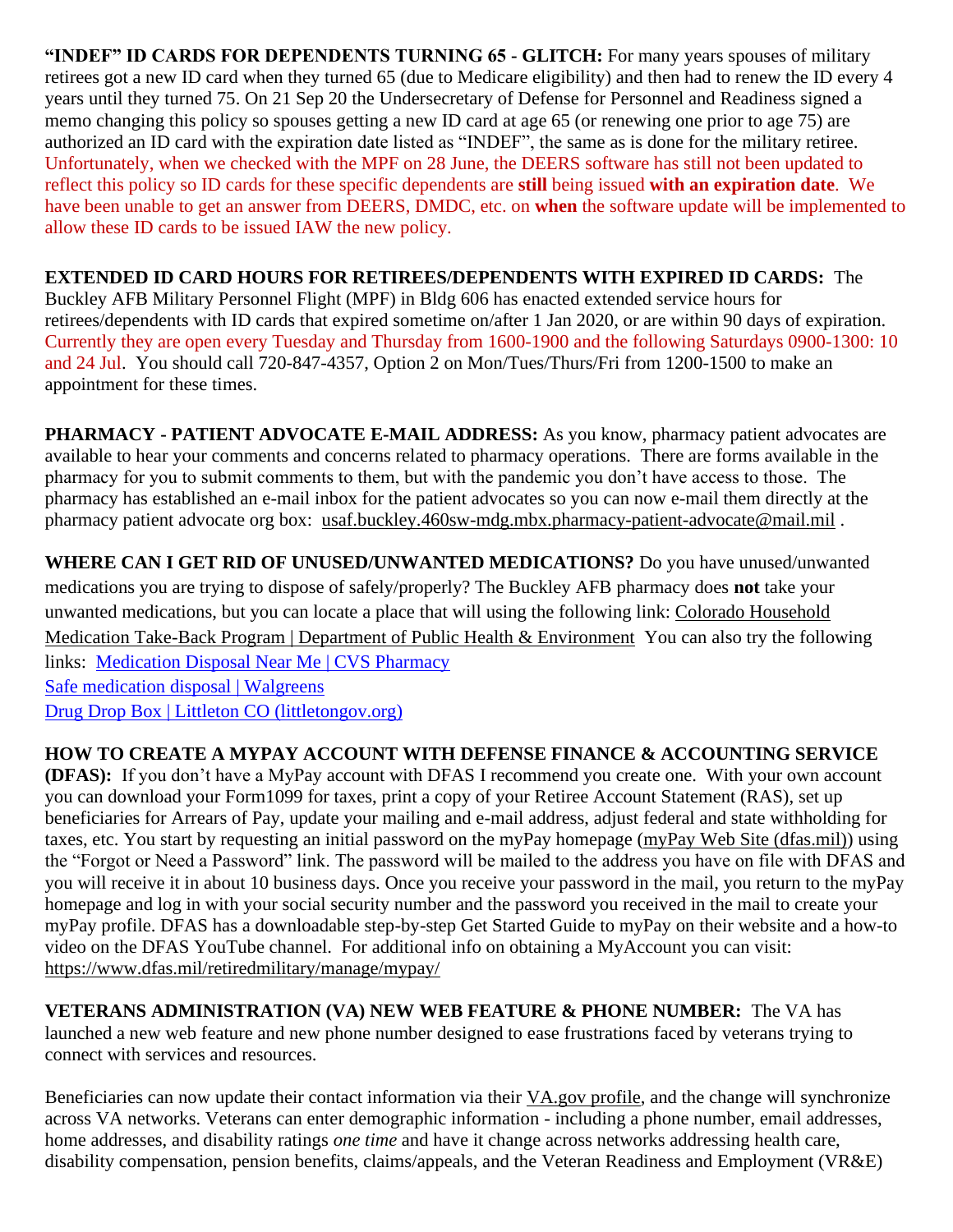program. Previously, if a veteran needed to change any demographic information, they were required to call *each individual VA network* where that information is on file. (Veterans still must connect with separate offices to change details regarding education and home loan benefits, CHAMPVA, Veterans' Mortgage Life Insurance, and The Foreign Medical Program.) Step-by-step instructions on changing your address are available at this [link.](https://www.va.gov/change-address/)

The administration also has officially launched the **My VA hotline**, which will serve as the starting point to all VA contact centers and will help veterans find the right person to address their needs. Veterans can call 1-800- MyVA411 (1-800-698-2411) with the option to press 0 to be immediately connected with a customer service agent to answer questions or connect to the appropriate VA expert. The hotline operates 24 hours a day, 365 days a year. Please remember you always have access to local Veteran Service Officers (VSOs) here in CO. Locate the one closest to you using the following link:<https://www.colorado.gov/pacific/vets/county-veterans-service-offices>

The VA also maintains the Veterans Crisis Line at 1-800-273-8255, by chat at [veteranscrisisline.net](https://www.va.gov/opa/pressrel/pressrelease.cfm?id=5588) and by text message at 838255. The VA also maintains the White House VA Hotline at 1-855-948-2311 which can be used "for Veterans and their families to share compliments and concerns," per the release.

**MILITARY BENEFITS BY STATE:** The "MyArmyBenefits" website has a map that allows you to view the benefits available to you by each U.S. state or territory. You just click on a specific state on a map or select it from the drop-down menu. State benefits include tax benefits, education benefits, employment benefits, health insurance benefits, and more. Each fact sheet contains details of the benefits available and eligibility to the military member and family members. You can check out the site at the following link: [https://myarmybenefits.us.army.mil/Benefit-](https://myarmybenefits.us.army.mil/Benefit-Library/State/Territory-Benefits)[Library/State/Territory-Benefits](https://myarmybenefits.us.army.mil/Benefit-Library/State/Territory-Benefits)

**BUCKLEY AFB AGENT LETTERS - WHAT ARE THEY?** Did you know if you are a family member of an elderly military retiree, or their surviving spouse, that has trouble getting around on their own you may be able to get authorization to shop for them, as their "agent", at the commissary, exchange and base pharmacy? You will require a letter from the care provider of the retiree/surviving spouse, which you will then take to the MPF in Bldg 606, where you (the "agent") and the retiree/surviving spouse will fill out a "Commissary/AAFES/MWR Escort Authorizations" form. You will need two forms of ID, the agent's driver's license the sponsors military ID. Once the form is completed you will be issued an "Agent Letter" which you will take to the Visitor Control Center (VCC) by the  $6<sup>th</sup>$  Ave gate and Security will issue you a card/letter which will allow you to access the base and use those facilities without your retiree/surviving spouse being with you. For any questions, or more details, on this process please contact the MPF at 720-847-6974 (per the above form).

**CASUALTY ASSISTANCE:** If you know of a recently deceased military retiree, surviving spouse of a military retiree or a veteran who was receiving a disability payment from the U.S. Department of Veterans Affairs (VA) the RAO can provide guidance making the necessary notifications. For those receiving a military pension, Survivor Benefit Plan (SBP) payments, VA disability payments or Dependency and Indemnity payments notifications must be made to the Defense Finance & Accounting Service (DFAS), VA, etc. The RAO can put you in touch with the Buckley AFB Casualty Assistance Representative (CAR), provide you with a "checklist" to help guide you through process, provide you with phone numbers and websites for various organizations, etc. Please contact the RAO (720-847-6693) with any questions.

**WEBSITE TO SUBMIT SURVEYS & SUGGESTIONS ON BUCKLEY AFB SERVICES:** The following link below will take you to the Buckley AFB ICE site: [https://ice.disa.mil/index.cfm?fa=site&site\\_id=385](https://ice.disa.mil/index.cfm?fa=site&site_id=385) On this site you can select which base Service you want to comment on (Health, Personnel Services, Recreation, etc) then select the desired area to a specific survey you can fill out. On the survey form will be a place for "Comments and Recommendations for Improvement." While there is no specific listing for the base pharmacy you can select "Health" then "460<sup>th</sup> Medical Group (Buckley AFB)" and use that survey form. This website was only recently provided to me when I asked how pharmacy customers could submit comments/suggestions now that the building itself is closed and retirees don't have access to the suggestion forms inside the building. This way you should be able to submit comments on the MPF, Outdoor Rec, gym, pharmacy, Exchange, etc.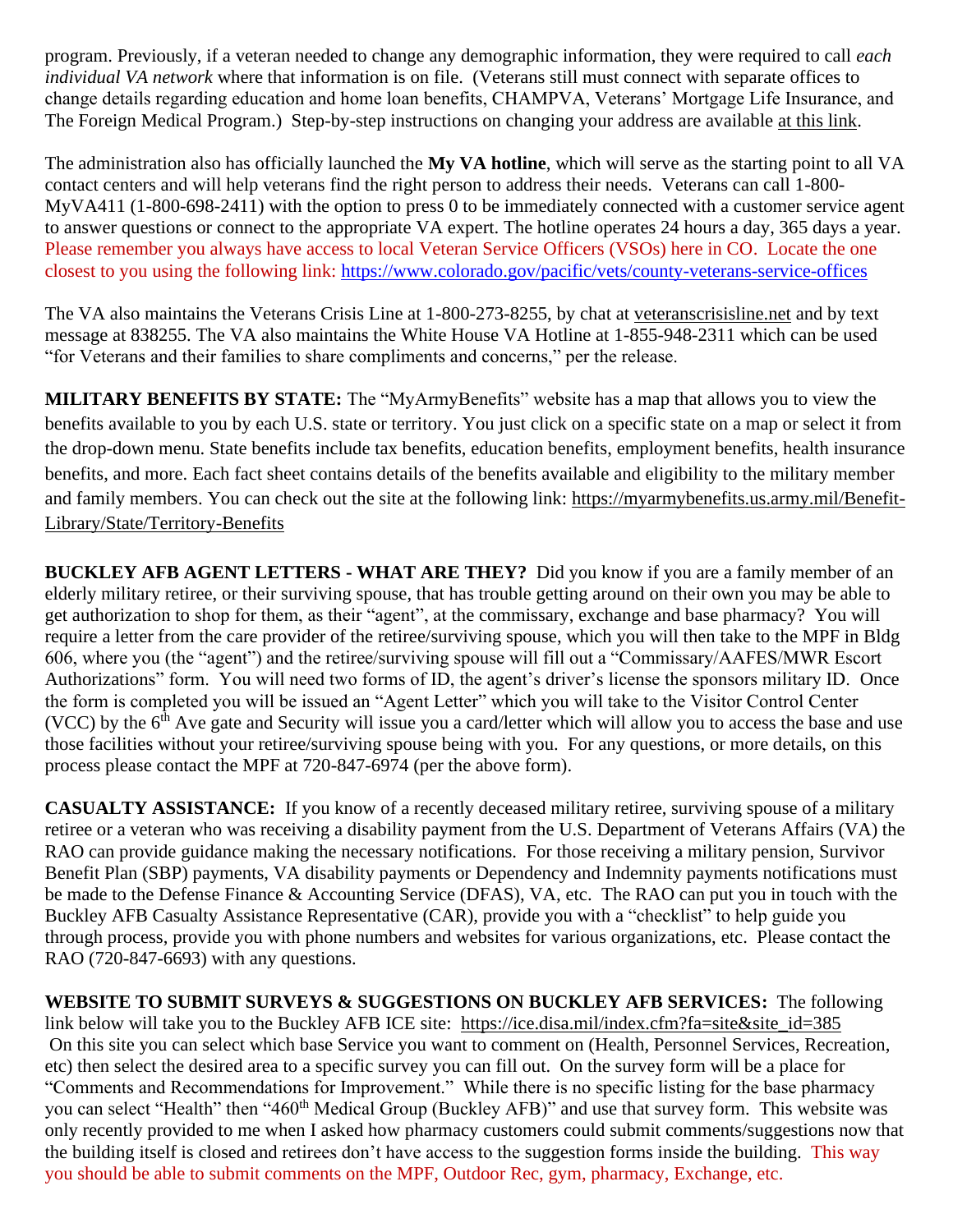**EMPLOYMENT SERVICES FOR VETERANS:** Arapahoe/Douglas Works! (A/D Works!) Workforce Center is a member of the Colorado Department of Labor and Employment and provides a variety of no-cost services to veteran job seekers; resources and workshops for a self-directed job search, one-on-one employment counseling, customizing resumes, referrals to other state and federal agencies and training assistance. For more information you can visit their website at<http://www.adworks.org/>Just FYI, there is an A/D Works! Veterans Employment Specialist that works several days a week in Bldg 606 on base (when non-mission essential personnel are allowed back in their offices on Buckley AFB). For more info you can also contact the AD Works! Call Center at (303) 636-1160 and ask to be contacted to a Veterans Employment Team Member.

**ASKDFAS WEBSITE AVAILABLE:** DFAS has the askDFAS website available with a specific category for "Retirees and Annuitants." When you click on that category you will find general categories related to MyPay, mailing address, tax statements, reporting a retirees death, arrears of pay, etc. This site allows you to submit questions to DFAS via e-mail instead of using the customer service number so some may find it more convenient. You can check it out at<https://www.dfas.mil/dfas/AskDFAS/>

**HAVE YOU EXPERIENCED UNSATISFACTORY SERVICE FROM THE RAO?** We are staffed completely with volunteers who do their very best to help with your issues. While we always strive to provide you with the best possible support, we realize there may be times you experience what you consider to be unsatisfactory customer service when you contact the RAO. Perhaps you never received a response to a voice mail/e-mail you left, you got inaccurate information regarding a question you had or the person who helped you was unable to provide an adequate answer to your question. If you are ever dissatisfied with the support you get from the RAO please contact the RAO Director to discuss the situation. The best way to reach me is via my home e-mail - [elkfive@centurylink.net.](mailto:elkfive@centurylink.net)

**RAO VOLUNTEERS NEEDED:** We currently have only 7 permanent RAO volunteers that support our "Help" Desk" (720-847-6693) which, when all volunteers are available, means the office has someone present during some hours of the morning and afternoon Mon-Fri. You can leave a voice mail anytime, and we check Voice Mails frequently to return calls. We can still find time slots during the week to use one or two volunteers. If you think you might be interested, or just have questions, please contact me (Steve Young) at my home e-mail [elkfive@centurylink.net.](mailto:elkfive@centurylink.net)

**COAST GUARD NATIONAL RETIREE HELP DESK (NRHD) HOTLINE:** For any questions a retiree or retiree spouse has regarding benefits (other than those related to pay) such as health care issues, assistance obtaining important forms and/or papers, etc. call 1-888-224-6743 or e-mail [nrhdesk@gmail.com.](mailto:nrhdesk@gmail.com) For questions concerning pay call 1-866-772-8724 or e-mail [ppc-dg-customercare@uscg.mil.](mailto:ppc-dg-customercare@uscg.mil)

**CORRECTING & REQUESTING MILITARY RECORDS:** On 5 Apr 2021 the Department of the Air Force debuted a new website for past and present Airmen and Space Guardians to correct their military records. To make the portal accessible to both active-duty and retired service members, the website does **not** require a Common Access Card (CAC). Instead, a unique e-application number will be provided to track each case. While members can still submit applications via mail, processing times may be slower. Members can use their unique eapplication number to check the status of their application, whether it was submitted online or via mail.

The application portal has a decision tree that guides members through the process of figuring out which board they should apply to and determine their eligibility to apply based on their service and the issue they're trying to get corrected for the records.

Members, and those submitting on their behalf, can submit applications and supporting documents to four boards: The Air Force Board for Correction of Military Records, Air Force Discharge Review Board, Department of Defense Discharge Appeal Review Board and Department of Defense Physical Disability Board of Review.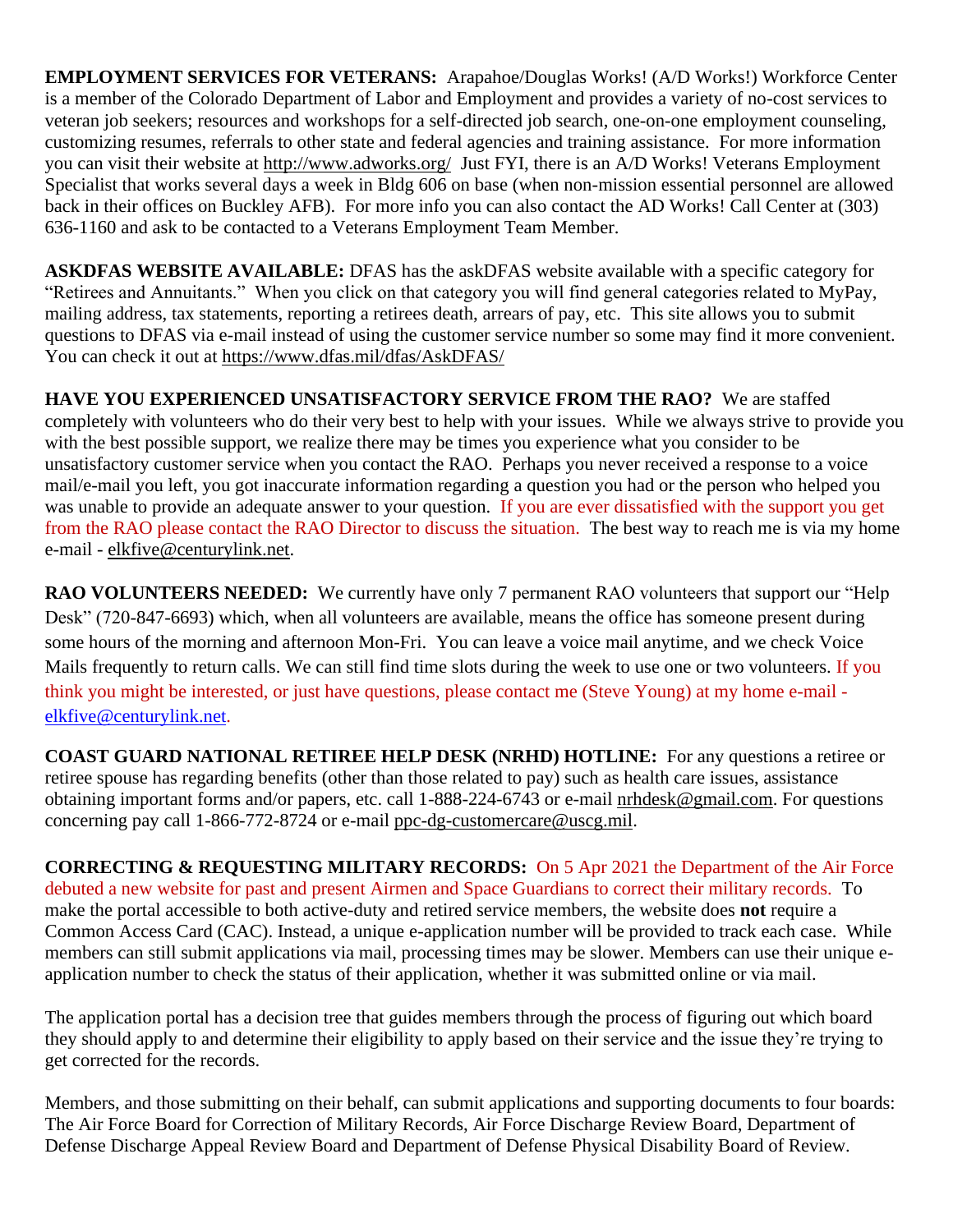The records correction website is at **[https://Afrba-portal.cce.af.mil](https://afrba-portal.cce.af.mil/)**.

In many instances, records that are available in electronic formats may also be accessed directly by veterans, without involvement from National Personnel Records Center (NPRC - 866-272-6272). We understand these are **not** CAC card sites and all you need is a DS Logon or ID.ME account. Basically, each of the options listed here are veteran's self-service portals for VA claims, VA healthcare and retiree DFAS pay. Some options are below:

Department of Veterans Affairs (VA) eBenefits application at [https://www.ebenefits.va.gov/ebenefits/homepage](https://gcc02.safelinks.protection.outlook.com/?url=https%3A%2F%2Fwww.ebenefits.va.gov%2Febenefits%2Fhomepage&data=04%7C01%7CJMedina%40arapahoegov.com%7C4ba6a9bb0f614d20689d08d8f4881a52%7C57d7b626d71d47f684c1c43bda19ba16%7C1%7C0%7C637528212705904594%7CUnknown%7CTWFpbGZsb3d8eyJWIjoiMC4wLjAwMDAiLCJQIjoiV2luMzIiLCJBTiI6Ik1haWwiLCJXVCI6Mn0%3D%7C1000&sdata=hXw9dmDwVyyfMT6CLAKjNC7ErxQaRPjSNwpBd6NAZQE%3D&reserved=0)

Department of Defense milConnect application at [https://milconnect.dmdc.osd.mil/milconnect/](https://gcc02.safelinks.protection.outlook.com/?url=https%3A%2F%2Fmilconnect.dmdc.osd.mil%2Fmilconnect%2F&data=04%7C01%7CJMedina%40arapahoegov.com%7C4ba6a9bb0f614d20689d08d8f4881a52%7C57d7b626d71d47f684c1c43bda19ba16%7C1%7C0%7C637528212705914549%7CUnknown%7CTWFpbGZsb3d8eyJWIjoiMC4wLjAwMDAiLCJQIjoiV2luMzIiLCJBTiI6Ik1haWwiLCJXVCI6Mn0%3D%7C1000&sdata=Eov1Utj64StS5R1dMb%2F4BZh07Y6ue08qLBwOJlppgzs%3D&reserved=0).

Modern military medical records may be accessed through the VA's Blue Button application at [https://www.va.gov/health-care/get-medical-records/.](https://gcc02.safelinks.protection.outlook.com/?url=https%3A%2F%2Fwww.va.gov%2Fhealth-care%2Fget-medical-records%2F&data=04%7C01%7CJMedina%40arapahoegov.com%7C4ba6a9bb0f614d20689d08d8f4881a52%7C57d7b626d71d47f684c1c43bda19ba16%7C1%7C0%7C637528212705914549%7CUnknown%7CTWFpbGZsb3d8eyJWIjoiMC4wLjAwMDAiLCJQIjoiV2luMzIiLCJBTiI6Ik1haWwiLCJXVCI6Mn0%3D%7C1000&sdata=ZscT%2FLEpaJZRPKyOrDzvuwAjP4QuxW2MrNoew0X87%2BU%3D&reserved=0)

For more information regarding the online availability of VA and military records, please visit [https://www.va.gov/records/](https://gcc02.safelinks.protection.outlook.com/?url=https%3A%2F%2Fwww.va.gov%2Frecords%2F&data=04%7C01%7CJMedina%40arapahoegov.com%7C4ba6a9bb0f614d20689d08d8f4881a52%7C57d7b626d71d47f684c1c43bda19ba16%7C1%7C0%7C637528212705914549%7CUnknown%7CTWFpbGZsb3d8eyJWIjoiMC4wLjAwMDAiLCJQIjoiV2luMzIiLCJBTiI6Ik1haWwiLCJXVCI6Mn0%3D%7C1000&sdata=T26BlYnzbcJfnkz0lJD8hvNO988S%2BhMVRIXbJfmmpbA%3D&reserved=0)

If a veteran has filed for disability or pension benefits before, the VA may have pulled their DD-214. If so, VSOs who have access to the Veterans Benefits Management System (VBMS) can look into their file and retrieve it. Be aware this is dependent on each individual VSO and the counties they work in as to whether this is possible. Even if requesting records from NPRC we recommend contacting your VSO to assist in the request.

Another place you can request a copy of your DD-214 is through the State Veterans Department from whichever state was your home of record at discharge. As mentioned, you can always contact a local Veteran Service Officer (VSO) to request assistance in getting a copy of your records. You can find a VSO closest to you using the following website: Veteran Service Officers - List of Where to Find [\(nvf.org\)](https://nvf.org/veteran-service-officers/)

 You can also request a copy of your records (DD-214, Official Military Personnel File, Replacement Medals, Medical and Health Records) from the National Archives in a number of ways. You can make your request online at the National Archives website, you can fill out and submit a form SF-180 and mail/Fax it or you can write a letter to the National Archives.

You can find additional information on getting copies of your records from the National Archives web site at <https://www.archives.gov/personnel-records-center/military-personnel> or calling 314-801-0800.

## **REPORTING THE DEATH OF A RETIREE TO DFAS ONLINE:** DFAS has re-introduced the option to

report the death of a retiree online. To use the online Notice of Death option, click on the link at the top of the Retired Military & Annuitants main page, which is located at https://www.dfas.mil/retiredmilitary.html. This will take you to a form where you will enter all of the pertinent information. When reporting a retiree's death, be sure to have the following information available:

- Retiree's full name
- Retiree's SSN
- Retiree's date of death
- Cause of death
- Marital status (if married, the wedding date)

The form also asks for your name, address, phone number and email address. If you are completing this form on behalf of someone else, such as the spouse or child of the deceased retiree, please use the contact information of the person you are helping to make the report. Updates on the status of the claim will be sent to the email address provided, including an email verifying that the notification was received. If you need any assistance you can always contact the Buckley AFB Casualty Assistance Representative, Loretta Lopez, at 720-847-6946.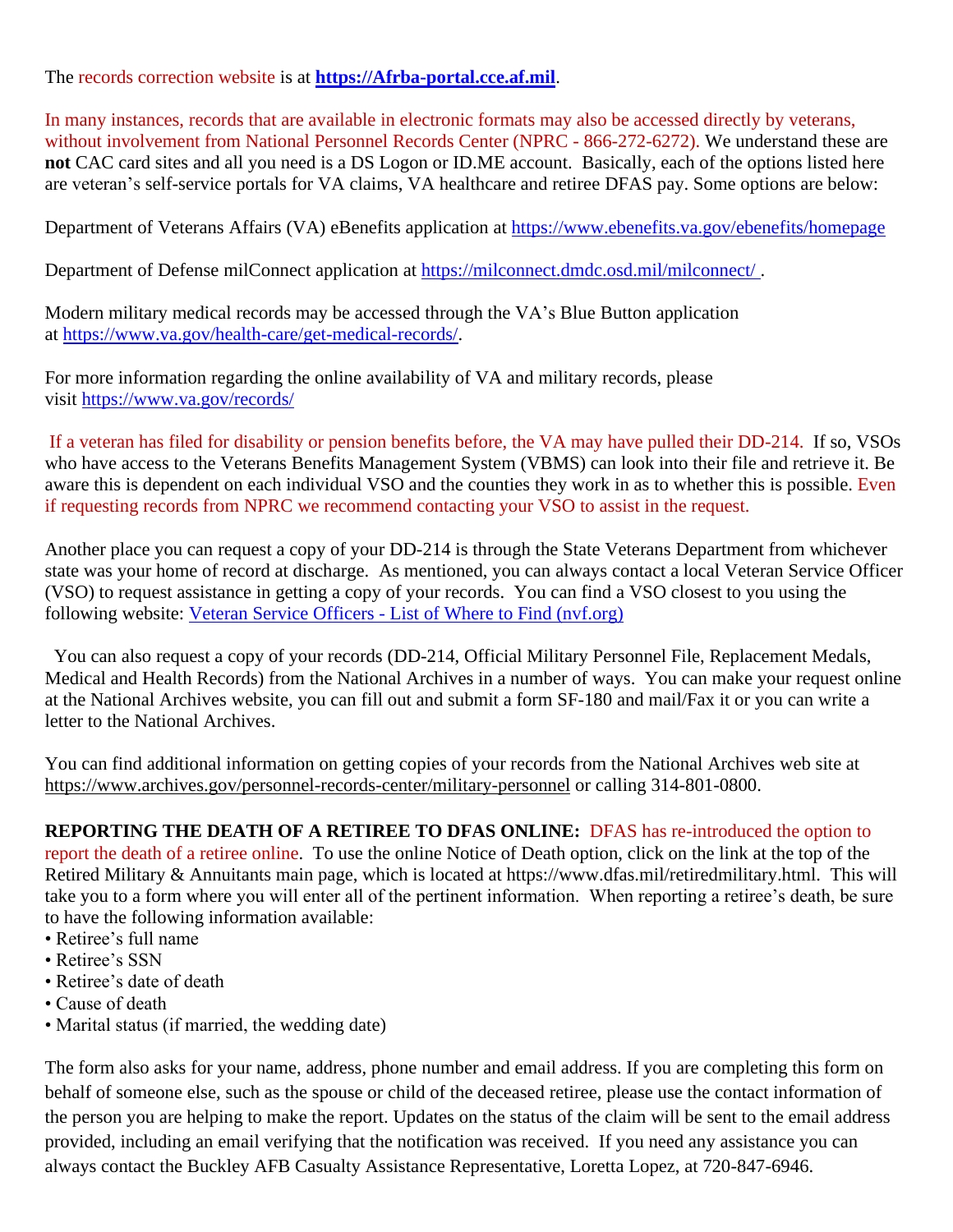**STATE VA BENEFITS:** Everyone knows about the federal benefits available to veterans, but did you know many *states* also offer great benefits to their veterans? State benefits range from free college and employment resources to free hunting and fishing licenses. Most states also offer tax breaks for their veterans and specialized license plates, some states even provide their veterans with cash bonuses just for serving in the military. A handy summary of the benefits each state and territory offers can be found here: [https://militarybenefits.info/state](https://militarybenefits.info/state-veterans-benefits/)[veterans-benefits/](https://militarybenefits.info/state-veterans-benefits/) There may be a benefit available to you or your family that you didn't know about! Other Federal VA benefit numbers: life insurance 800-669-8477; status of headstones and markers, 800-697-6947; special issues such as Gulf War/radiation/Agent Orange/Project Shad call 800-749-8387; and GI Bill and education matters call 888-442-4551. Visit the Federal website at [www.va.gov/](http://www.va.gov/) for more info.

**DENVER VA REGIONAL BENEFITS OFFICE HOURS & LOCATIONS:** *Do you have a question about your VA Benefits? Compensation Claim, Pension Claim, Aid and Attendance, Appeals, survivor and burial benefits, Home Loans, Employment, or Education*  The *VBA* Office in the Rocky Mountain Regional VA Medical Center is holding office hours: Office Hours: Monday - Friday, 8:30 a.m. to 4 p.m. (last appt. at 3:30 p.m.) Phone: [\(800\) 827-1000](https://www.google.com/search?source=hp&ei=1bIFXOnJLePk8APkxJfIDw&q=denver+va+regional+benefits+office+phone+number&oq=Denver+va+regional+benef&gs_l=psy-ab.1.1.0i22i30l4.1057.7073..9944...0.0..0.148.2902.2j23......0....1..gws-wiz.....0..0j0i131j0i10.2DXy9-Yewu0) Location: Rocky Mountain Regional VA Medical Center Veterans Benefits Administration (VBA) 1700 North Wheeling Street Aurora, CO 80045 Sign up to meet with a counselor in the Pharmacy waiting room.

 We also have a Veterans Affairs Office on Buckley AFB in Bldg 606 with Benefits Advisors (Mr Tyrone Groce & Ms Deloris Evans) who can normally be reached at 720-847-4838 from Mon-Fri 0800 - 1600. During the pandemic you can reach them at 571-461-8505/571-344-2335.

**LOCAL ID CARD RENEWAL LOCATIONS:** While you need to verify who is still operating and their hours of operation during the pandemic, below are **locations** where you can get an ID card.

MPF at Buckley AFB (Bldg 606 on 18401 E A-Basin Ave) - by appointment only. You can call them at 720-847- 4357 to schedule an appointment.

ANG at Buckley AFB (18860 E Breckenridge Ave, Hangar 801, Rm N224) - Call 720-847-9295, closed Monday.

NAVOPS Space Ctr at Buckley AFB (7 N Snowmass St, Bldg 1301) - you can call 720-847-7808, Closed Monday

CO HQ Army NG in Centennial (6848 South Revere Pkwy) - you can call 720-250-1315, Closed on Monday.

NOAA Facility in Boulder (Skaggs Bldg, Rm GB515 - 325 Broadway) - you can call 303-497-6119, open Mon-Wed-Fri by appointment only.

**GRAY AREA RESERVISTS:** We get quite a few calls in the RAO from Gray Area Reservists approaching 60 who have questions regarding the processing of their retirement package, when they can anticipate their first pension check, what they need to do regarding Tricare, etc. Below is some POC information for Guard/Reserve members from the various services. We can also provide you with a copy of DoD Fm 2656 (current version is Oct 2018) if you are having trouble downloading it.

#### *Air Force Guard/Reserve:*

 Air Reserve Personnel Center (ARPC): <https://www.arpc.afrc.af.mil/retirement/>or 1-800-525-0102. If you experience trouble reaching ARPC with this number, please get in touch with us and we will use our back-channel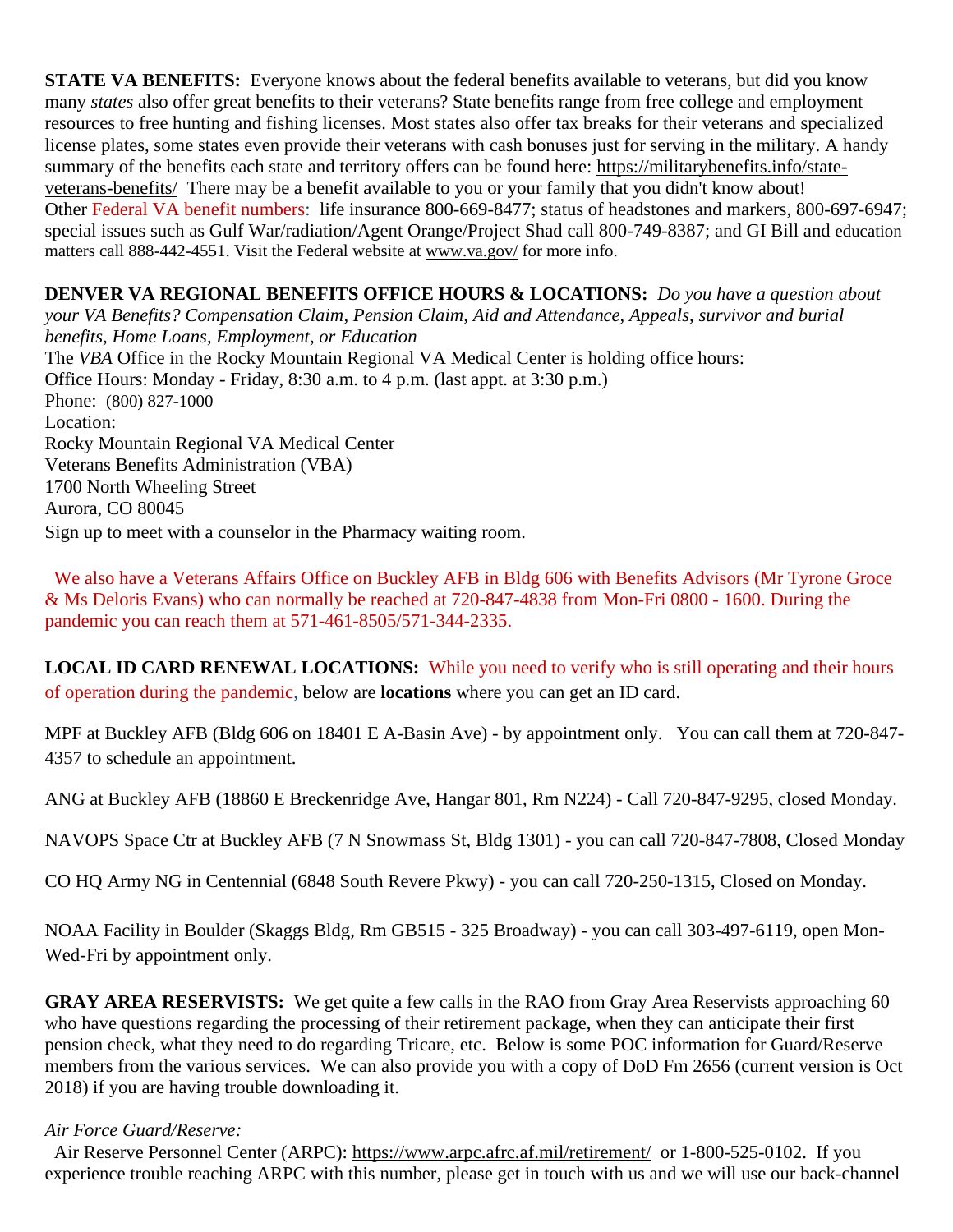contacts at ARPC to try and assist. ARPC encourages retirees to file retirement packages using a MyPers account. There is a retirement application status bar in MyPers so applicants can track the status of their submitted package. Instructions on the status bar can be found at:

[https://www.arpc.afrc.af.mil/Portals/4/Documents/Retirement%20application%20status%20bar%20instructions.pd](https://www.arpc.afrc.af.mil/Portals/4/Documents/Retirement%20application%20status%20bar%20instructions.pdf?ver=2019-11-20-120624-723×tamp=1574269784796) [f?ver=2019-11-20-120624-723&timestamp=1574269784796](https://www.arpc.afrc.af.mil/Portals/4/Documents/Retirement%20application%20status%20bar%20instructions.pdf?ver=2019-11-20-120624-723×tamp=1574269784796)

### *Army Guard/Reserve Personnel in CO*

88<sup>th</sup> Readiness Division Retirement Services Office (RSO) - 60 South O Street, Ft. McCoy, Wisconsin 54656 608-388-7448/9321 or DSN 280-0596. Locally, Mr. Randy Stroud (1SG, Ret) is the Retirement Services Officer (RSO) for the Army National Guard, but he can assist with Reserves. He can be reached at 720-250-1341. <http://soldierforlife.army.mil/retirement/reserve-component-retirement-services>

### *Navy Guard/Reserve Personnel*

 PERS-912: 1-866-827-5672 or 1-833-330-6622 [https://www.public.navy.mil/bupers-npc/support/retired\\_activities/Pages/default.aspx](https://www.public.navy.mil/bupers-npc/support/retired_activities/Pages/default.aspx) The Navy also has a MyNavy Career Center website at [https://www.public.navy.mil/bupers](https://www.public.navy.mil/bupers-npc/organization/npc/MNCC/Pages/default.aspx)[npc/organization/npc/MNCC/Pages/default.aspx](https://www.public.navy.mil/bupers-npc/organization/npc/MNCC/Pages/default.aspx) or you can call 1-833-330-6622 for assistance.

*USMC Reserve Personnel*

MMSR-5 Reserve Retirement & Separation Section: 703-784-9306/9307

#### *Coast Guard Reserve Personnel*

 National Retiree Help Desk Hotline (unless it is a pay related issue): 1-833-224-6743 - For pay related issues call 1-800-772-8724 or 785-339-3415 [https://www.dcms.uscg.mil/Our-Organization/Assistant-Commandant-for-Human-Resources-CG-1/Retiree-](https://www.dcms.uscg.mil/Our-Organization/Assistant-Commandant-for-Human-Resources-CG-1/Retiree-Services-Program/)[Services-Program/](https://www.dcms.uscg.mil/Our-Organization/Assistant-Commandant-for-Human-Resources-CG-1/Retiree-Services-Program/)

#### *Colorado Transition Assistance Advisor (TAA)*

 This office assists Service members in accessing Dept of VA health care services & benefits. The TAA initiative was started in May 2005 when the National Guard Bureau (NGB) signed a MoA with the VA. Amy Eagen - 720-250-1173 (works Tues-Fri)

**MyPay ADDRESS CHANGE:** The simplest and quickest solution for updating your mailing address is through myPay, using the online account management system. For any questions or concerns regarding myPay, call 888- 332-7411 (option 5) for a customer service representative. Both retirees and annuitants may call DFAS Retired and Annuitant Pay at 800-321-1080. If you call MyPay have your banking information available - you may need **routing and account information** before they will talk with you.

**MAIL OPTION**: Please include: both your old and new mailing address, effective date for the new address, your name, social security number and signature with date on your request. For retirees, use the address below:

DFAS U.S. Military Retired Pay 8899 E 56th Street Indianapolis, IN 46249-1200 Or FAX DFAS Retired Pay at 800-469-6559

If you are an annuitant please mail your request to: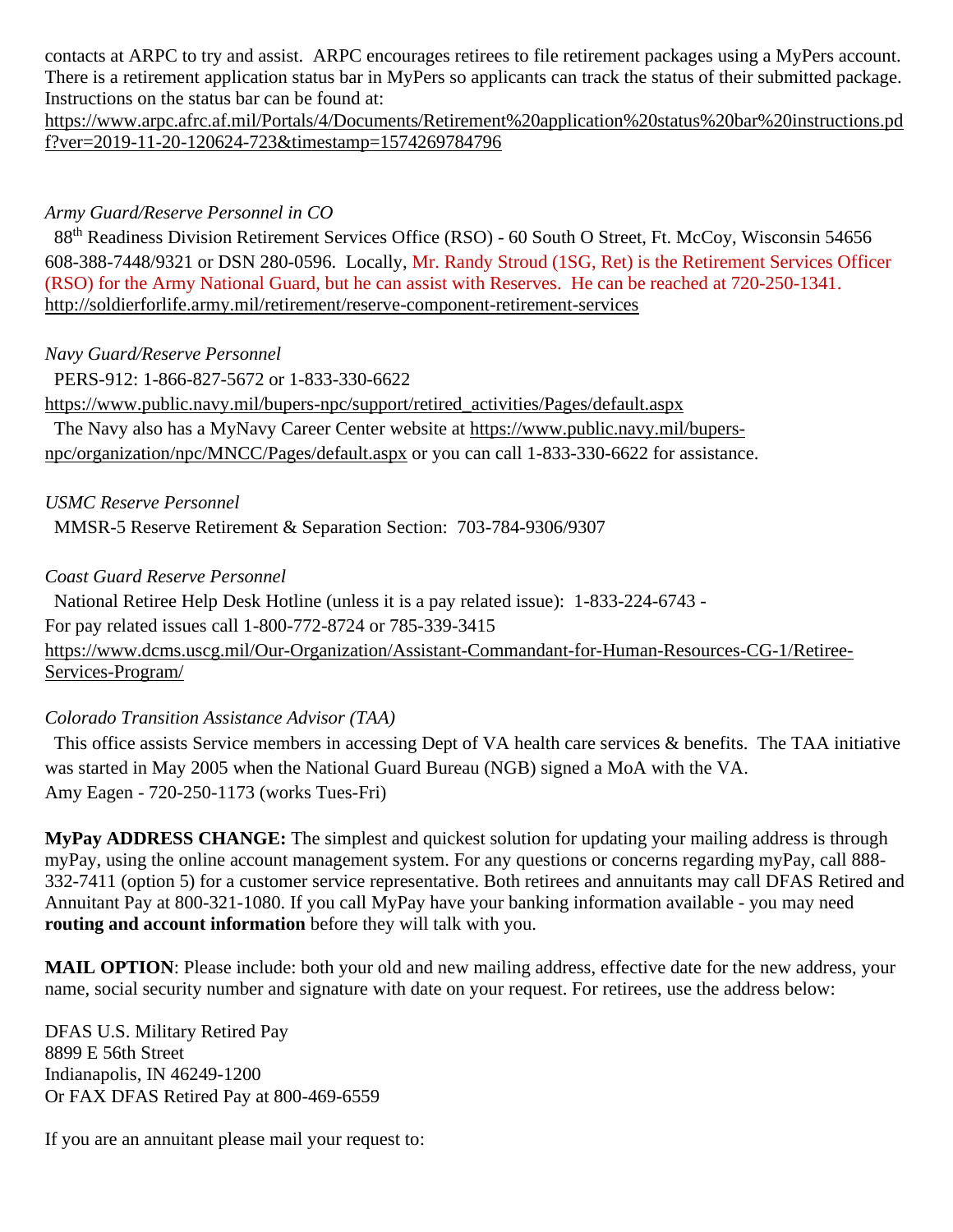DFAS U.S. Military Annuitant Pay 8899 E 56th Street Indianapolis, IN 46249-1300 Or FAX DFAS Annuitant Pay at 800-982-8459

**LIFE CHANGING EVENT? KEEP DFAS INFORMED:** Ensuring your retired pay comes to you accurately and on time is the primary goal at DFAS. To do this, they need your help to keep your account up to date. *Keeping your account up to date includes making sure your mailing address, banking information, allotments, tax*  withholding status, and your beneficiary choices are current. Be sure to report any change of life events as soon as they happen. These life-changing events include:

- Marriage
- Divorce
- Death of a spouse or child
- Birth or adoption of a child

Some changes, especially those regarding SBP, have a one-year time limit, so it is very important that DFAS is notified of life-changing events when they happen. When you notify them, be sure to include supporting documents, such as birth or marriage certificates. Keeping your contact information updated is also key to staying informed. DFAS occasionally sends out correspondence regarding changes in the law that affect your pay, and a new Retired Account Statement (RAS) is sent when your net pay changes (unless you are on *myPay* where the new RAS is available online). If your mailing address is not correct and you are not on *myPay*, they have no way of notifying you about changes. The easiest way to stay up to date is to use *myPay*. You can use *myPay* to change your mailing address, your direct deposit information, Survivor Benefit Plan (SBP) coverage, certain allotments and your tax withholding status. You can create a myPay account at <https://mypay.dfas.mil/>

#### **Reporting the Death of a Retiree**

Do your loved ones know who to contact in the event of your death? Casualty Assistance Representatives (CARs) stand ready to lend a hand with your casualty assistance needs. Call them for an appointment to talk about what you should have ready for your loved ones in the event of your passing. If you are not sure who your AF Casualty Assistance Representative (CAR) is, you can call 877-353-6807, enter your zip code, and you will be automatically transferred to the base CAR responsible for your area.

Buckley AFB Casualty Assistance Office (Loretta Lopez) - CAR/SBP Rep .... 720-847-6946

**BUCKLEY AFB WEB SITE - RETIREE PAGE:** Check our Retiree page on the Buckley AFB website at <http://www.buckley.af.mil/Units/Retiree-Activities-Office/> There are links to informative websites related to ID cards, military/retiree support organizations and online news, reporting the death of a service member/spouse, retiree information/resources, veteran's records, survivor assistance, travel & lodging, etc. The last three issues of our newsletter are posted here. We welcome your feedback on the site!

**AFTERBURNER**: Air Force Retiree Services (AFRS) at Randolph AFB, TX publishes the Afterburner twice a year. You can find copies of the Afterburner at the following link:<https://www.retirees.af.mil/library/afterburner/>